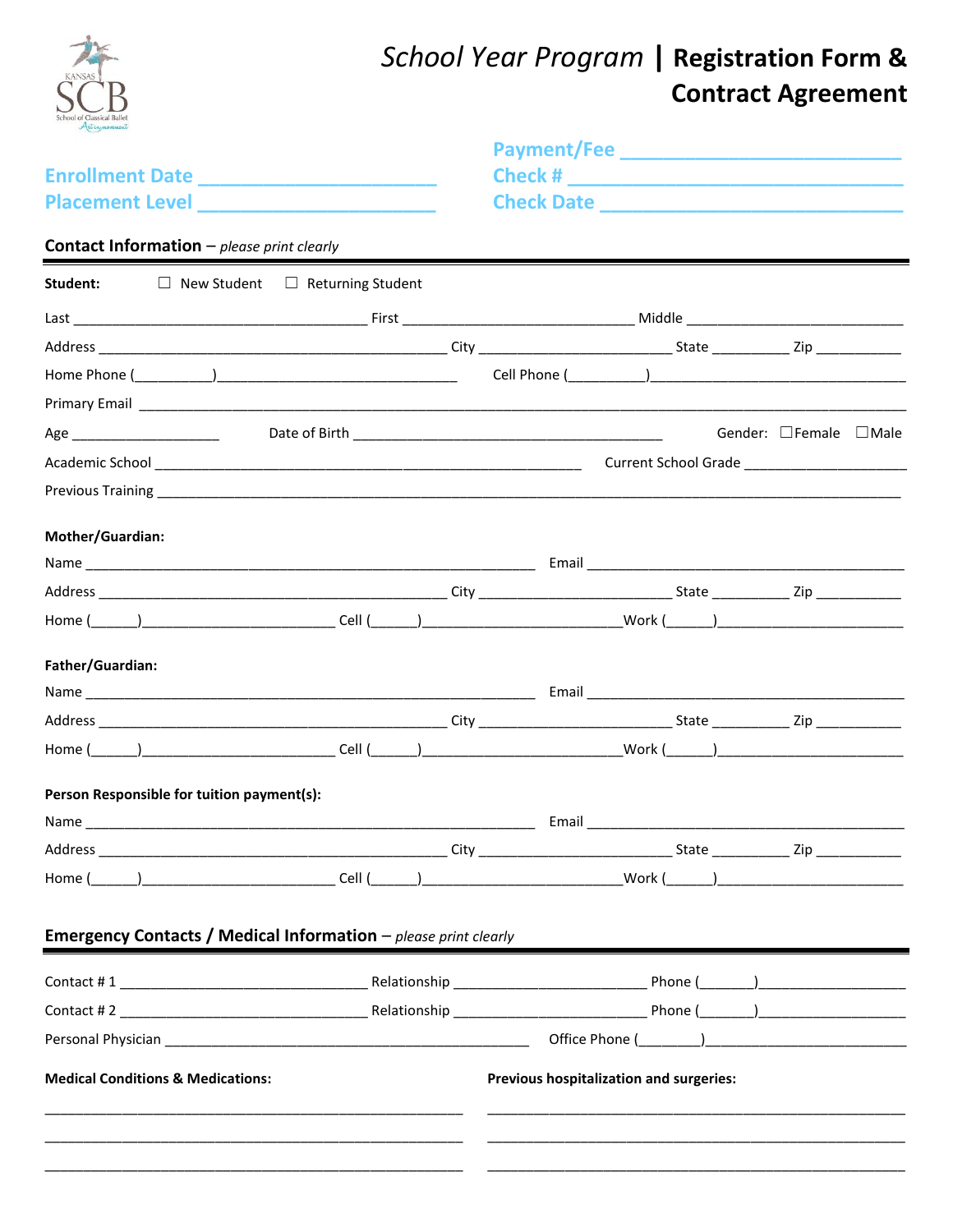| Level                    | <b>Hours</b><br>per week | <b>Hours</b><br>per month | <b>Monthly Payment</b><br>(Sept – May)       | <b>Semester Payment</b><br>(Sept and Jan) | <b>Full Year Tuition</b><br>(includes 5%<br>discount-due Sept) |
|--------------------------|--------------------------|---------------------------|----------------------------------------------|-------------------------------------------|----------------------------------------------------------------|
| <b>Creative Movement</b> | 45 mins                  | 3                         | \$55.00                                      | \$247.50                                  | \$470.25                                                       |
| Pre-Ballet               |                          | 4                         | \$65.00                                      | \$292.50                                  | \$555.75                                                       |
| <b>Ballet 1</b>          |                          | 8                         | \$90.00                                      | \$405.00                                  | \$769.50                                                       |
| <b>Ballet 2</b>          | 4                        | 16                        | \$135.00                                     | \$607.50                                  | \$1154.25                                                      |
| Ballet 3                 | 7.5                      | 30                        | \$185.00                                     | \$832.50                                  | \$1581.75                                                      |
| Ballet 4                 | 11                       | 44                        | \$230.00                                     | \$1035.00                                 | \$1966.50                                                      |
| <b>Ballet 5</b>          | 16.5                     | 66                        | \$330.00                                     | \$1485.00                                 | \$2821.50                                                      |
| Ballet 6                 | 18.5                     | 75                        | \$360.00                                     | \$1620.00                                 | \$3078.00                                                      |
| Teen / Adult             | 1.25                     | 5                         | \$20 per class OR<br>\$75 for a 5-class card |                                           |                                                                |

- **All students – new and returning – must pay a registration fee of \$25 per student due with the first payment.**
- A special 5% full payment tuition discount is available if tuition for the entire year is paid in September.
- **Students are registering for the full school year and will be responsible for tuition for the full school year.** Only exception is students in Creative Movement and Pre-Ballet who have the option to enroll for the fall, spring, or both semesters.
- Full year payment is due by the student's first class of September. Semester payments are due by the student's first class of September and January. Monthly payments are due by the student's first class of each month.
- A grace period of 5 days will be honored. Payments received after the 5-day grace period will result in a \$25 late fee regardless of reason.
- Returned checks will be assessed a \$30 service charge.
- A 10% sibling discount is offered. The student in the highest level will pay full tuition and younger sibling(s) receive 10% discount on their tuition.
- Students with 2 consecutive months of outstanding tuition will not be allowed in class until their account is paid.
- All students will receive a student handbook and school calendar at the mandatory Student/Parent Orientation meeting.

## **Payment Information**

### **Payment Plans – choose one option**

☐ Full year payment – *1 payment due September with 5% discount* ☐ Semester – *2 equal payments due September & January* ☐ Monthly – *9 equal payments due September to May* 

### **Payment Options – choose one option**

☐ Check or cash

☐ PayPal – *change payment type to SENDING TO A FRIEND to avoid fees*

☐ Credit Card – *5% convenience fee will be assessed (minimum \$1 fee)*

### **Reminder: A \$25 registration fee per student will be added to your first payment**

|                                                            | <b>Credit Card Authorization:</b> |                 |                                  |  |
|------------------------------------------------------------|-----------------------------------|-----------------|----------------------------------|--|
| $\Box$ Visa                                                | $\Box$ Mastercard                 | $\Box$ Discover |                                  |  |
|                                                            |                                   |                 |                                  |  |
| Security code (Visa & Mastercard 3 digit code on the back) |                                   |                 |                                  |  |
| Name on card                                               |                                   |                 | Phone ( ) <u>_______________</u> |  |
| Billing address                                            |                                   |                 |                                  |  |

*I authorize Kansas School of Classical Ballet to automatically charge my credit card according to the payment plan selected above. I agree to the 5% convenience fee (minimum \$1 fee) that will be assessed for every credit card transaction. SCB will keep my credit card information on file. I will be responsible to update SCB on any credit card changes during the school year.*

Signature \_\_\_\_\_\_\_\_\_\_\_\_\_\_\_\_\_\_\_\_\_\_\_\_\_\_\_\_\_\_\_\_\_\_\_\_\_\_\_\_\_\_\_\_\_\_\_\_\_\_\_\_\_\_\_\_\_\_\_\_\_\_ Date \_\_\_\_\_\_\_\_\_\_\_\_\_\_\_\_\_\_\_\_\_\_\_\_\_\_\_\_\_\_\_\_\_\_

# **Making a Gift to Kansas School of Classical Ballet**

All gifts are important and help promote our mission to provide the finest training available to students interested in learning the art of ballet. Thank you for your investment in our young artists.

In addition to tuition, please consider making a donation in support of our talented students in the amount of:

| $\square$ \$10 | $\Box$ \$100   | $\Box$ Check or cash enclosed                             |
|----------------|----------------|-----------------------------------------------------------|
| $\square$ \$25 | $\Box$ \$250   | $\Box$ Combine with my credit card/PayPal tuition payment |
| $\square$ \$50 | $\Box$ Other S |                                                           |

*\* SCB is a not-for-profit 501(c)(3) organization and all gifts are 100% tax deductible. Donation receipt provided upon request.*